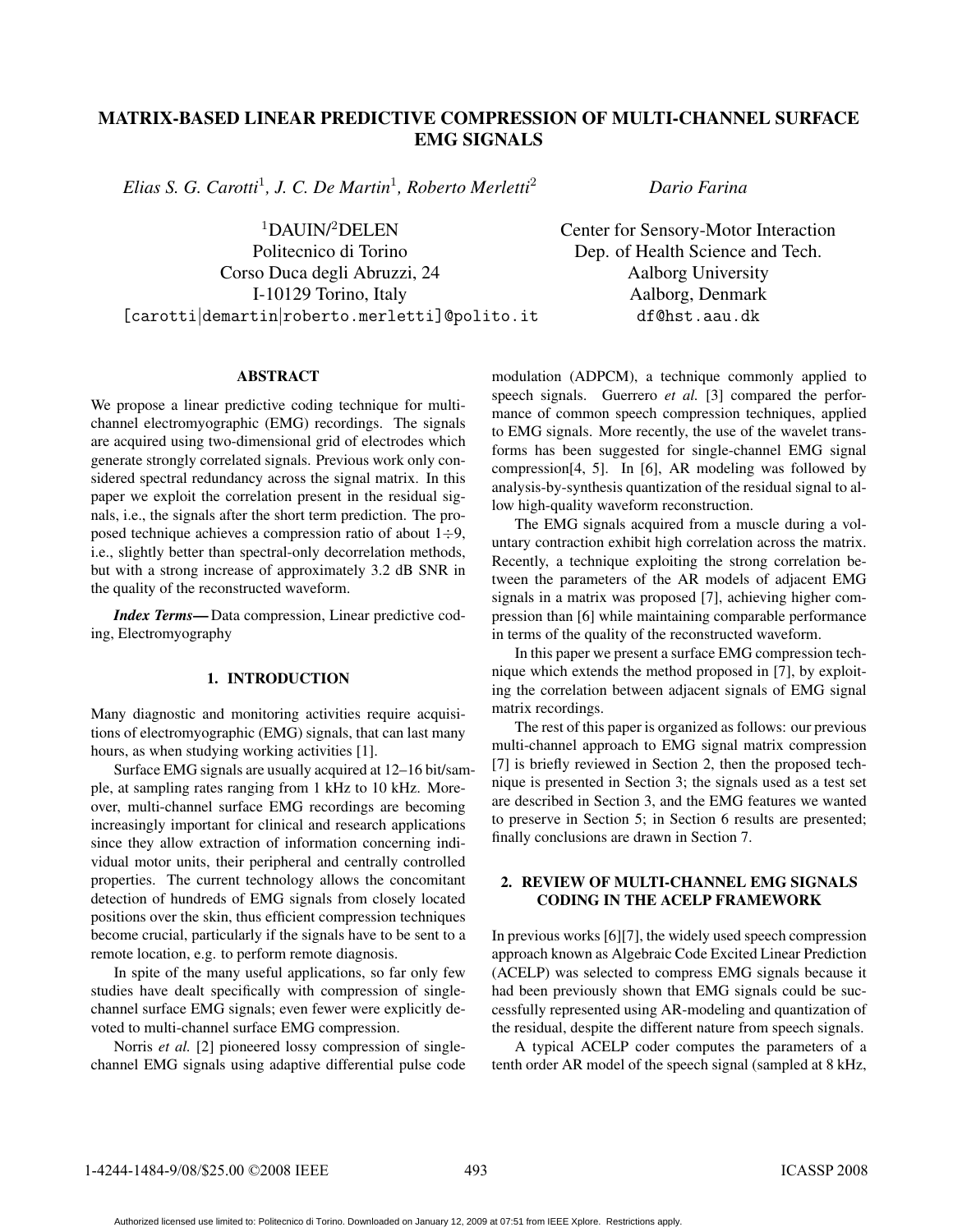12 bit/sample) and transmits the model parameters. The allpole filter corresponding to the AR model captures the shape of the power spectrum of the signal or, in the time domain, the short term correlation among samples and is thus called Short Term Predictor (STP) filter. The longer term temporal correlation is removed by means of the Long Term Predictor (LTP) and the residual excitation quantized with the algebraic codebook.

Analogously, the single-channel surface EMG signal is divided into 160-sample frames without pre-processing; each frame is further divided into 40-sample subframes corresponding to 39.06 ms for a sampling frequency  $f_s = 1$  kHz. The STP parameters are computed on these subframes, but because they are floating point values they are quantized for transmission. Since filter stability cannot be guaranteed if these coefficients are directly quantized, ACELP transforms these coefficients into Line Spectral Frequencies (LSF).

Multi-channel surface EMG signals are usually acquired using a rectangular array of sensors, each recording the signal due to a contraction of the muscle at a different spatial position. Fig. 1 depicts a few EMG signals belonging to the same multi-channel recording, collected along the muscle using a matrix of electrodes.

Because of the high correlation between signals in an EMG matrix recording, adjacent signals have very similar power spectra. This structure can be easily exploited by means of predictive vector quantization of the LSFs. Thus, in [7], LSF prediction was performed using a fixed predictor whose coefficients had been previously offline learned on a training set. The resulting LSF prediction error was then coarsely quantized with a vector quantizer and the corresponding quantization index sent to the decoder. The authors showed that for this purpose, 13 bits would suffice to attain similar performance as with 38-bit independent quantization of the LSFs as in [6]. Since prediction only relied on previously coded data, the decoder could perform the same computation and reconstruct the signal. Of course, signals at the border of the matrix were still coded independently as in [6], i.e., with regular ACELP.

After STP prediction the residual was searched for longer term redundancy by means of the LTP filter (on the assumption that longer term correlation may still be present like in the speech signals) independently for each signal and the residual quantized with the fixed algebraic codebook. For each 40-sample subframe, the codebook was searched for the 10 unitary pulses that minimize the mean square error of the reconstruction, and the corresponding index sent to the decoder along with the corresponding codebook gain.

### 3. COMPRESSION ALGORITHM

While in the case of speech and single-channel EMG signals the residual excitation signal after STP and LTP filters is generally supposed to be white, there is still significant correlation among adjacent signals as it can be assessed by es-



Fig. 1. EMG signals collected from different electrodes in a matrix along the muscle axis at the same time frame.

timating the cross-correlation functions. In particular, most signals exhibit stronger correlation in the direction longitudinal to the muscle fibers and lower but significant correlation in the transverse direction. Moreover, from preliminary tests (results not shown), it was observed that LTP did not substantially improve the quality of the reconstruction and was therefore omitted. The residual excitation signal are thus coded after the STP filter, without the LTP.

While signals at the border of the matrix are still coded independently and the residual just quantized with the algebraic codebook as it is, the excitation of the inner signals (i.e. all the signals excluding the first row and the first column) in an EMG signal matrix can be successfully predicted from the excitation of the adjacent signals.

Given the excitation of a generic single-channel signal at spatial position  $(i, j), (i, j) \in [2, W] \times [2, H]$  in a  $W \times H$ multi-channel EMG recording,  $\underline{\mathbf{R}}_{(i,j)} = [r_{(i,j)}[0], r_{(i,j)}[1],$  $\ldots$ ,  $r_{(i,j)}[39]$ , a prediction can be formed as:

$$
\hat{\mathbf{r}}_{(i,j)}(t) = \sum_{k=-\text{I}}^{\text{T2}} \alpha_k \cdot \tilde{\mathbf{r}}_{(i-1,j)}(t+k) + \sum_{k=-\text{I1}}^{\text{T2}} \beta_k \cdot \tilde{\mathbf{r}}_{(i,j-1)}(t+k)
$$
(1)

where  $\alpha_k$  and  $\beta_k$  are proper weights, [T1, T2] determine the length of the filter, and  $R_{(i,j)} = [\tilde{r}_{(i,j)}[0], \tilde{r}_{(i,j)}[1], \ldots, \tilde{r}_{(i,j)}[39]]$  is the decoder's reconstruction of the excitation signal; then residual error

$$
\underline{\mathbf{E}}_{(i,j)} = \underline{\mathbf{R}}_{(i,j)} - \underline{\hat{\mathbf{R}}}_{(i,j)}
$$

can be computed.

The weights  $\alpha_k, \beta_k$  can either be obtained from an offline learning step via linear regression on a training set, or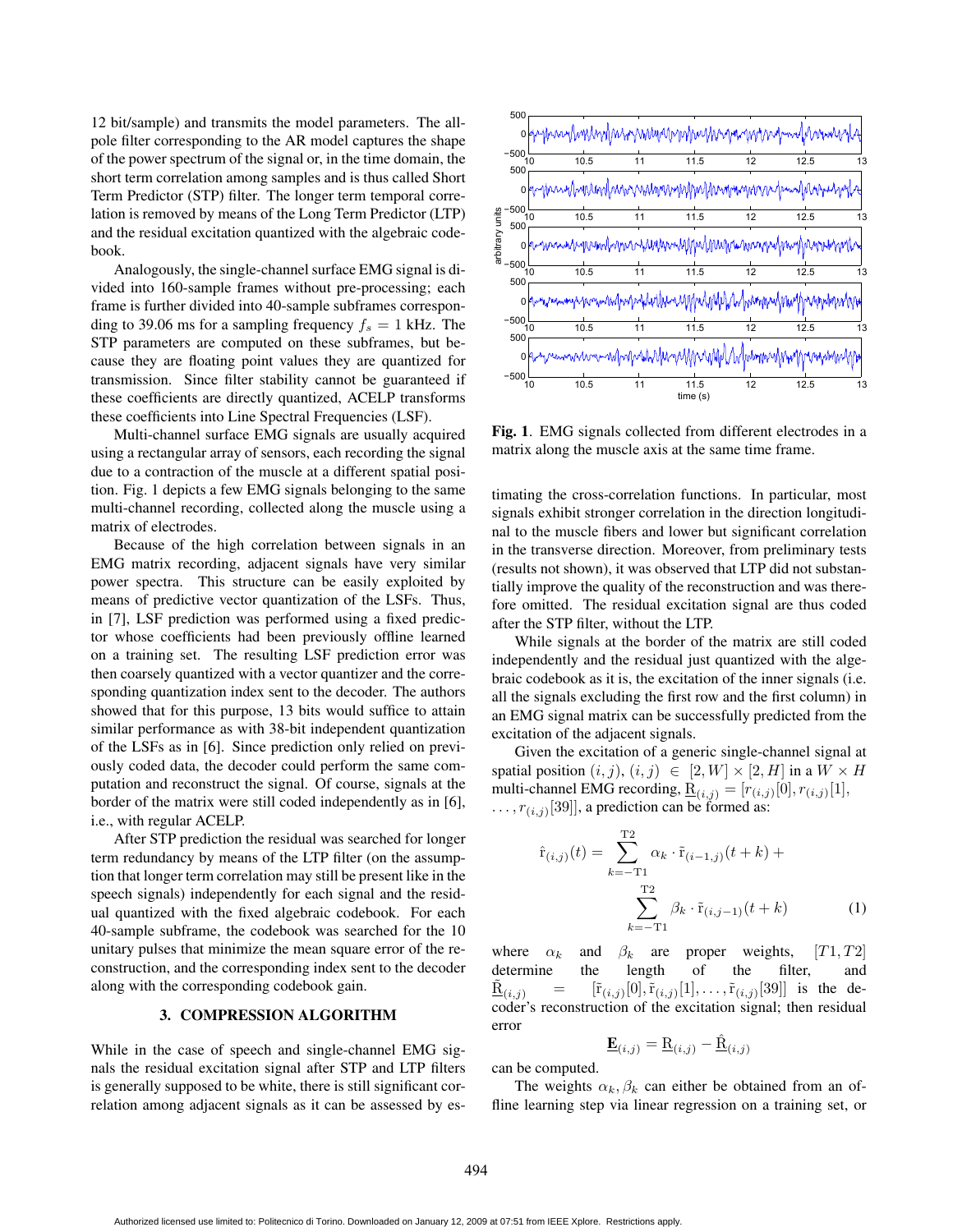estimated online in a backward adaptive fashion. The first solution has the advantage of lower complexity, although the weights might not be universal and might not be optimal on a particular signal.

The prediction residual can then be quantized and sent to the decoder. The encoder performs its prediction using information shared with the decoder; i.e., information that the decoder has already received, such as the previously encoded frames from the signals above and on the left if the matrix is processed in raster scan order. Moreover, for the same reason, prediction must use the decoder's reconstruction of those signals even at the encoder.

Finally, the prediction residual error  $\underline{\mathbf{E}}_{(i,j)}$  is quantized using an algebraic codebook as in regular ACELP, thus seeking for a representation constituted by a number (10 in this study) of unitary impulses and a gain. The quantization index, indicating the location and the sign of the impulses is then sent to the decoder along with the gain.

The total number of bits per 160-samples frame of an inner signal is 173, thus achieving a compression ratio of approximately 91% (about  $1\div 9$ ).

### $\overline{1}$   $\overline{1}$   $\overline{2}$   $\overline{3}$   $\overline{4}$   $\overline{5}$   $\overline{4}$   $\overline{5}$   $\overline{5}$   $\overline{6}$   $\overline{1}$   $\overline{2}$   $\overline{5}$   $\overline{2}$   $\overline{5}$   $\overline{2}$   $\overline{5}$   $\overline{2}$   $\overline{5}$   $\overline{2}$   $\overline{5}$   $\overline{2}$   $\overline{5}$   $\overline{2}$   $\overline{$

The proposed compression algorithm has been tested on experimental surface EMG multi-channel recordings using a 13 bit residual LSF vector quantizer and T1=T2=3.

Surface EMG signals were detected from the dominant biceps brachii muscle of ten healthy male volunteers (mean age  $\pm$ SD: 27.7  $\pm$  2.3 years) with a matrix of 61 electrodes (diameter 1.27 mm; RS 261-5070, Milan, Italy; 5-mm interelectrode distance) arranged in 13 rows and 5 columns without the four corner electrodes. The subject sat on a chair with the back at  $90^\circ$  at the hip joint, the arm  $90^\circ$  flexed (0 $^\circ$  abduction), and the elbow flexed at 120◦. The subject was asked to produce three maximal voluntary contractions (MVCs) for 3- 5 s each. After 10-min rest, the subject produced a contraction at 50% MVC lasting 20 s

## 5. SIGNAL ANALYSIS

The Signal-To-Noise ratio, Root Mean Square (RMS), Average Rectified Value (ARV), mean and median power spectral frequencies were estimated from the original and compressed EMG signals for each electrode at position  $(i, j) \in$  $[1, W] \times [1, H]$  in a  $W \times H$  multi-channel recording.

ARV and RMS were computed as:

$$
ARV = \frac{1}{M} \sum_{n=1}^{M} |s[n]|,
$$
 (2)

$$
RMS = \sqrt{\frac{1}{M} \sum_{n=1}^{M} s^2[n]},
$$
\n(3)

where  $M$  is the number of signal samples. Mean and median frequency were computed as:

$$
f_{\text{mean}} = \frac{\sum_{k=1}^{+N} f_k P[f_k]}{\sum_{k=1}^{+N} P[f_k]} \text{ Hz},\tag{4}
$$

$$
\sum_{k=1}^{f_{\text{med}}} P[f_k] = \sum_{k=f_{\text{med}}}^{+N} P[f_k] = \frac{1}{2} \cdot \sum_{k=1}^{+N} P[f_k]. \tag{5}
$$

Spectral variables (mean and median frequencies) were computed from 1-s signal epochs using the periodogram estimator of the power spectrum and the relative change in these parameters with compression was used to quantify the modifications in spectral features due to the loss of information.

Finally, the average Signal-To-Noise ratio in signal reconstruction was defined as:

$$
\text{SNR} = 10 \cdot \log \left( \frac{\sum_{i,j} \sum_{t=1}^{N} s_{(i,j)}^2 [t]}{\sum_{i,j} \sum_{t=1}^{M} (s_{(i,j)}[t] - \hat{s}_{(i,j)}[t])^2} \right) d\mathbf{B},\tag{6}
$$

where  $s_{(i,j)}$  and  $\hat{s}_{(i,j)}$  are the original and reconstructed signals from electrode  $(i, j), \forall (i, j) \in [1, W] \times [1, H]$ .

The SNR provided a global indication of the average quality of multi-channel signal reconstruction.

## $\frac{1}{2}$ .  $\frac{1}{2}$

The proposed technique was compared with the LSF-only method proposed in [7].

Table 1 describes the results in terms of the average SNR (defined by Eq. (6)) along with the percentage error  $(\pm \text{ stan}$ dard deviation), averaged over all the signals in the multichannel recording, for the selected variables as computed from Eq. (2) and Eq. (3) describing reconstruction of the waveform with respect to the original, uncoded signal for both [7] and the proposed technique, while Table 2 shows the corresponding information for what concerns the mean and median frequency of the spectrum computed using Eq. (4) and Eq. (5). The results in both tables are the average errors in the reconstruction as measured over the whole matrix.

The proposed technique achieves a slightly higher compression ratio than [7], because no longer term correlation is modeled and the corresponding LTP parameters do not need to be saved. However, on average, the performance in terms of SNR is about 3.2 dB higher resulting in a considerably more faithful signal reconstruction. Amplitude and spectral variables extracted from the surface EMG are similarly and negligibly affected by the two compression schemes.

## 7. CONCLUSIONS

We extended the coding technique for multi-channel surface EMG signals proposed in [7] to better exploit the correlation between adjacent signals in multi-channel EMG recordings.